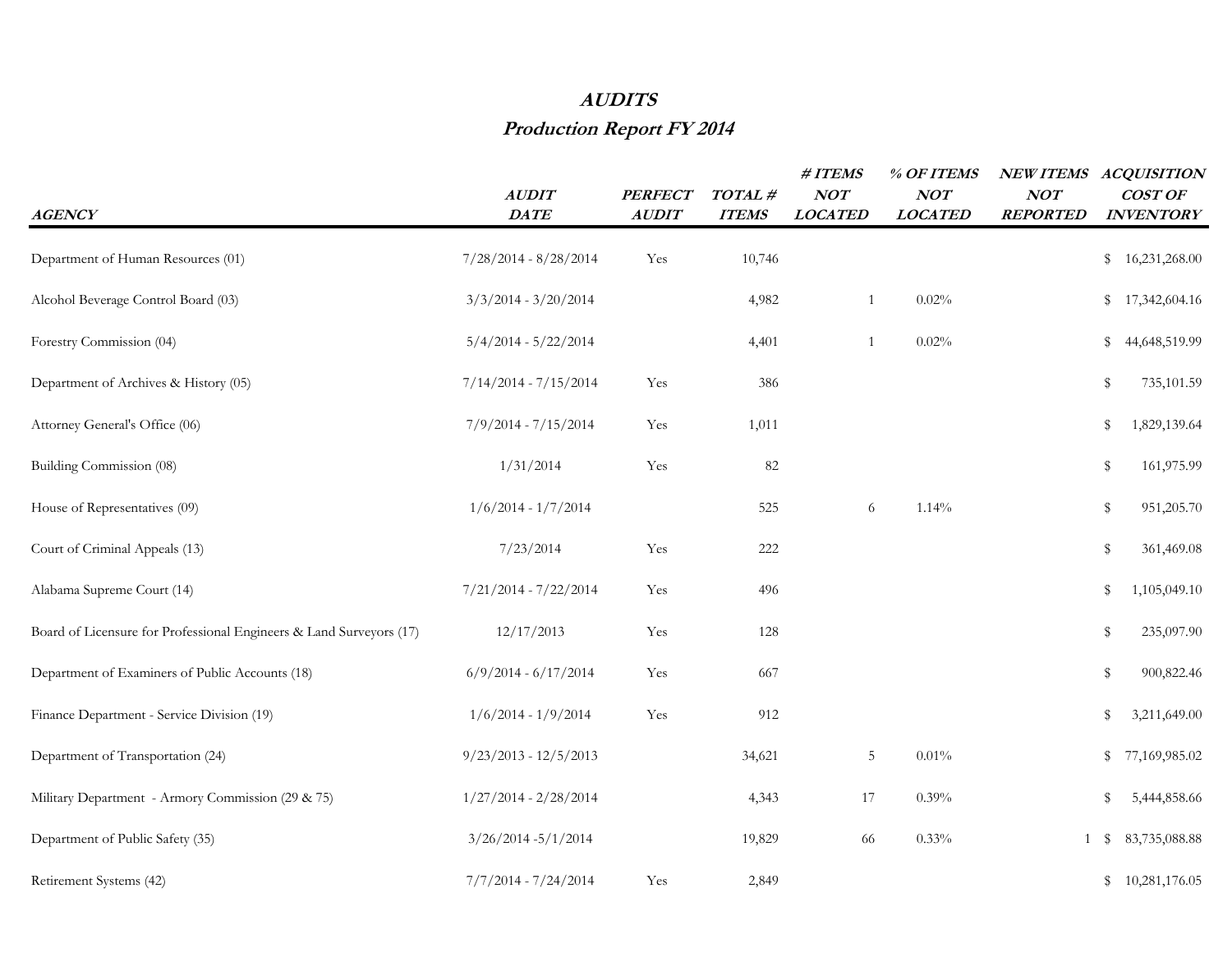| <b>AGENCY</b>                                           | <b>AUDIT</b><br>DATE    | <b>PERFECT</b><br><b>AUDIT</b> | TOTAL#<br><b>ITEMS</b> | #ITEMS<br>NOT<br><b>LOCATED</b> | % OF ITEMS<br>NOT<br><b>LOCATED</b> | NOT<br><b>REPORTED</b> | NEW ITEMS ACQUISITION<br>COST OF<br><b>INVENTORY</b> |
|---------------------------------------------------------|-------------------------|--------------------------------|------------------------|---------------------------------|-------------------------------------|------------------------|------------------------------------------------------|
| Department of Veterans Affairs (45)                     | $9/2/2014 - 9/18/2014$  | Yes                            | 5,506                  |                                 |                                     |                        | \$<br>7,390,747.65                                   |
| Alabama Wing Civil Air Patrol (50)                      | 12/17/2013              | Yes                            | 12                     |                                 |                                     |                        | $\mathbb S$<br>11,658.27                             |
| Court of Civil Appeals (51)                             | 12/11/2013              | Yes                            | 247                    |                                 |                                     |                        | $\mathbb S$<br>361,834.00                            |
| Geological Survey (53)                                  | $6/16/2014 - 6/19/2014$ | Yes                            | 766                    |                                 |                                     |                        | \$<br>2,519,038.00                                   |
| Emergency Management Agency (57)                        | $2/18/2014 - 2/27/2014$ | Yes                            | 1,887                  |                                 |                                     |                        | 8,076,102.92<br>\$                                   |
| Alabama Law Institute (62)                              | 12/10/2013              | Yes                            | 61                     |                                 |                                     |                        | \$<br>65,081.14                                      |
| Alabama Department of Economic & Community Affairs (64) | $2/24/2014 - 2/27/2014$ | Yes                            | 992                    |                                 |                                     |                        | \$<br>2,710,183.55                                   |
| Crime Victims Compensation Commission (66)              | 12/9/2013               | Yes                            | 93                     |                                 |                                     |                        | \$<br>236,968.00                                     |
| Sports Hall of Fame and Museum (68)                     | 1/13/2014               | Yes                            | 518                    |                                 |                                     |                        | \$<br>1,021,845.95                                   |
| Board of Registration for Foresters (72)                | 12/9/2013               | Yes                            | $\overline{4}$         |                                 |                                     |                        | \$<br>5,602.68                                       |
| Alabama Public Television (73)                          | $6/3/2014 - 6/17/2014$  | Yes                            | 2,503                  |                                 |                                     |                        | \$<br>33,984,112.08                                  |
| Alabama Public Television - Federal Equipment (FE)      | $6/3/2014 - 6/17/2014$  | Yes                            | 16                     |                                 |                                     |                        | \$<br>66,824.00                                      |
| Alabama Department of Environmental Management (74)     | $7/7/2014 - 7/24/2014$  |                                | 3,402                  | $\mathbf{1}$                    | 0.03%                               | 1                      | 16,611,027.36<br>S                                   |
| Council on the Arts (77)                                | 12/16/2013              | Yes                            | 129                    |                                 |                                     |                        | 156,165.91<br>\$                                     |
| Liquefied Petroleum Gas Board (78)                      | 12/18/2013              | Yes                            | 80                     |                                 |                                     |                        | 324,070.80<br>\$                                     |
| Department of Senior Services (79)                      | 2/10/2014               | Yes                            | 142                    |                                 |                                     |                        | \$<br>254,123.61                                     |
| Senior Citizens Hall of Fame (BQ)                       | 2/10/2014               | Yes                            | $\mathbf{1}$           |                                 |                                     |                        | \$<br>1,063.25                                       |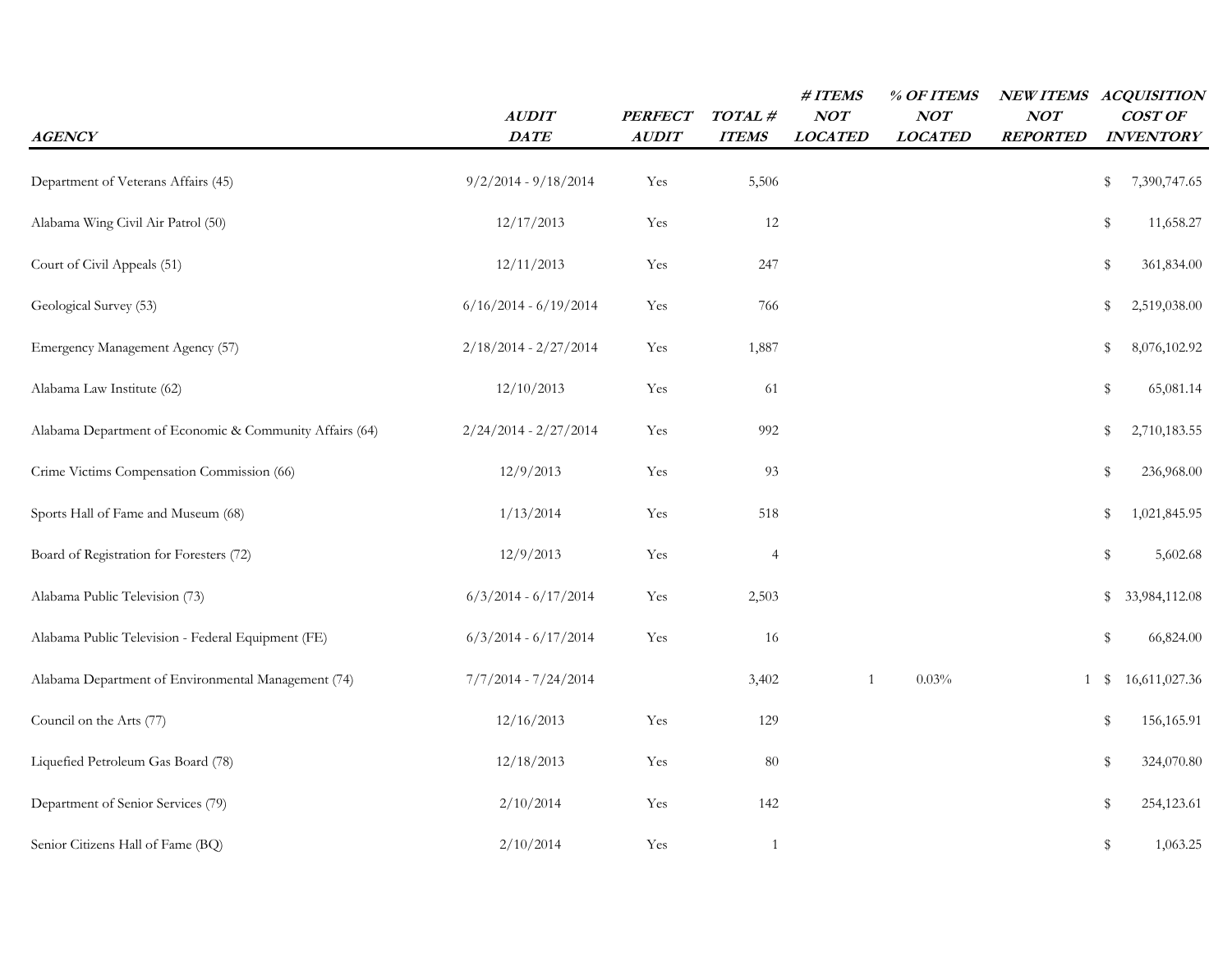|                                                                   |                           |                                |                        | #ITEMS                | % OF ITEMS            |                        | NEW ITEMS ACQUISITION       |  |
|-------------------------------------------------------------------|---------------------------|--------------------------------|------------------------|-----------------------|-----------------------|------------------------|-----------------------------|--|
| <b>AGENCY</b>                                                     | <b>AUDIT</b><br>DATE      | <b>PERFECT</b><br><b>AUDIT</b> | TOTAL#<br><b>ITEMS</b> | NOT<br><b>LOCATED</b> | NOT<br><b>LOCATED</b> | NOT<br><b>REPORTED</b> | COST OF<br><b>INVENTORY</b> |  |
| Ethics Commission (82)                                            | 12/18/2013                | Yes                            | 115                    |                       |                       |                        | \$<br>314,826.00            |  |
| Governor's Commission on Physical Fitness & Sports (87)           | 1/21/2014                 | Yes                            | 24                     |                       |                       |                        | \$<br>43,275.60             |  |
| Alabama Historical Commission (88)                                | $9/2/2014 - 9/18/2014$    | Yes                            | 1,698                  |                       |                       |                        | \$<br>3,462,643.00          |  |
| Alabama Medicaid Agency (89)                                      | $1/6/2014 - 2/13/2014$    | Yes                            | 1,775                  |                       |                       |                        | 11,255,979.76<br>\$         |  |
| U.S. Space and Rocket Center (92)                                 | $1/6/2014 - 1/23/2014$    | Yes                            | 2,248                  |                       |                       |                        | 11,850,136.06<br>\$         |  |
| Commission on Higher Education (95)                               | 7/9/2014                  | Yes                            | 155                    |                       |                       |                        | \$<br>271,902.90            |  |
| Board of Medical Examiners (96)                                   | $12/11/2013 - 12/18/2013$ |                                | 452                    | $\mathbf{1}$          | 0.22%                 |                        | \$<br>1,010,162.33          |  |
| Board of Examiners in Counseling (97)                             | 12/10/2013                |                                | 18                     | 1                     | 5.56%                 |                        | \$<br>23,744.32             |  |
| Finance Department - Office of Fleet Management (99)              | 9/5/2014                  | Yes                            | 162                    |                       |                       |                        | \$<br>2,231,083.00          |  |
| Alabama School of Fine Arts (AF)                                  | 8/29/2014                 |                                | 418                    | 27                    | 6.46%                 |                        | \$<br>592,830.92            |  |
| Manufactured Housing Commission (AH)                              | 4/30/2014                 | Yes                            | 98                     |                       |                       |                        | \$<br>366,649.09            |  |
| Health Planning & Development Agency (AJ)                         | 12/11/2013                | Yes                            | 82                     |                       |                       |                        | \$<br>178,505.00            |  |
| Judicial Inquiry Commission (AM)                                  | 12/19/2013                | Yes                            | $38\,$                 |                       |                       |                        | \$<br>53,454.25             |  |
| Board of Social Work Examiners (AS)                               | 1/23/2014                 | Yes                            | $\overline{9}$         |                       |                       |                        | \$<br>21,270.20             |  |
| Historic Blakeley Authority (AT)                                  | 4/30/2014                 | Yes                            | 63                     |                       |                       |                        | \$<br>307,469.76            |  |
| Board of Examiners for Speech-Language Pathology & Audiology (BC) | 12/16/2013                | Yes                            | 15                     |                       |                       |                        | \$<br>16,076.54             |  |
| Board of Optometry (BE)                                           | 12/10/2013                | Yes                            | $\overline{9}$         |                       |                       |                        | \$<br>14,973.61             |  |
| Alabama Music Hall of Fame (BF)                                   | 1/15/2014                 |                                | 51                     | $\overline{1}$        | 1.96%                 |                        | \$<br>125,269.16            |  |